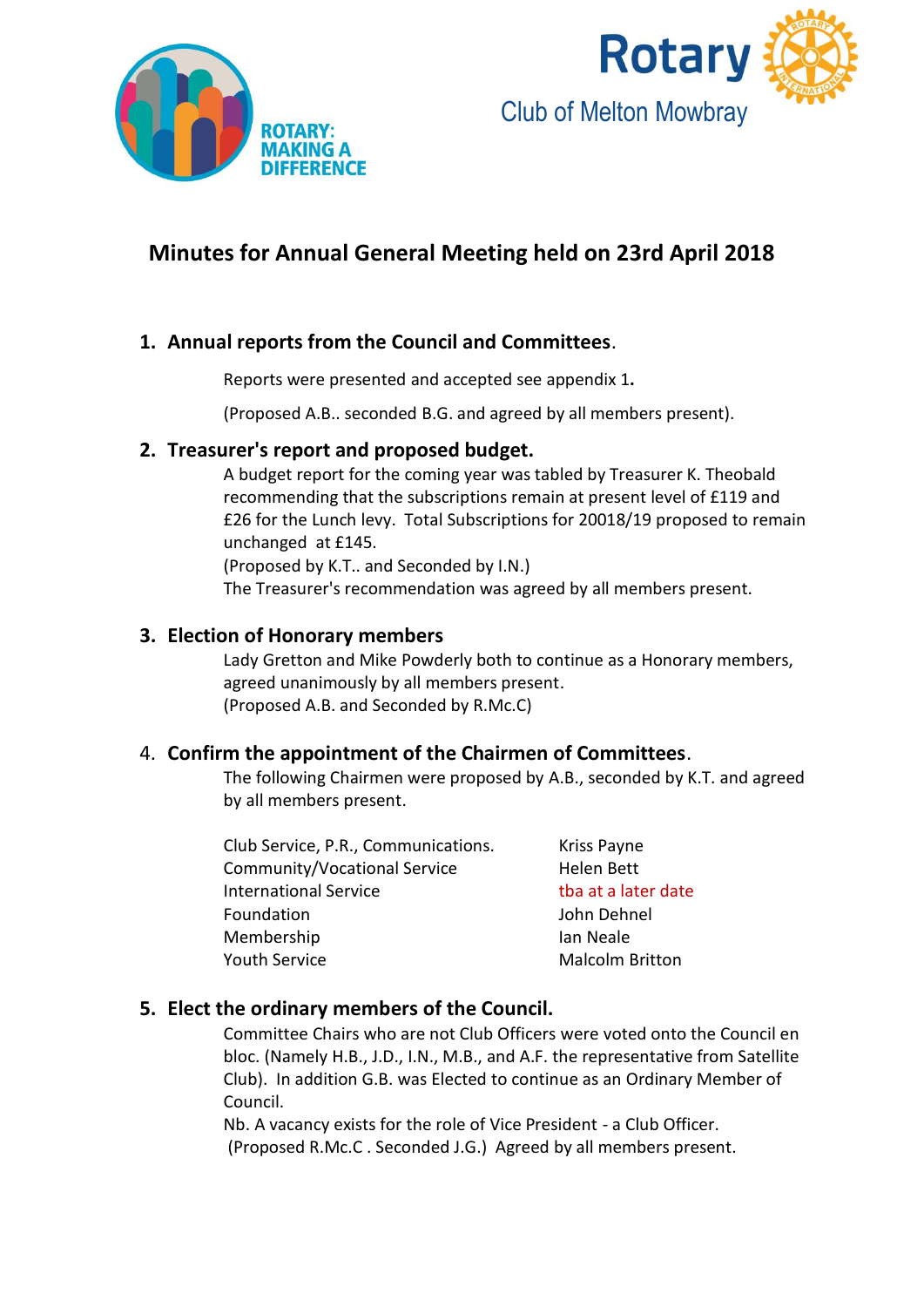### **6. Appoint a person or persons to examine the Club's annual accounts.**

Sarah Amos was as last year recommended for examining Trust accounts, with James Green agreeing to continue for Club accounts. (Proposed by K.T. Seconded by J.D.). Agreed by all members present.

### **7. Elect three representatives of the Club on the District Council.**

President Alison Blythe, President Elect Kriss Payne and Honorary Secretary David Ward were nominated and elected. (Proposed by J.D. Seconded by D.M.) Agreed by all members present. It was noted that the Club already had good representation at Council with

J.D. and D.M. attending through their District roles.

### **8. Any other business.**

Nothing to report.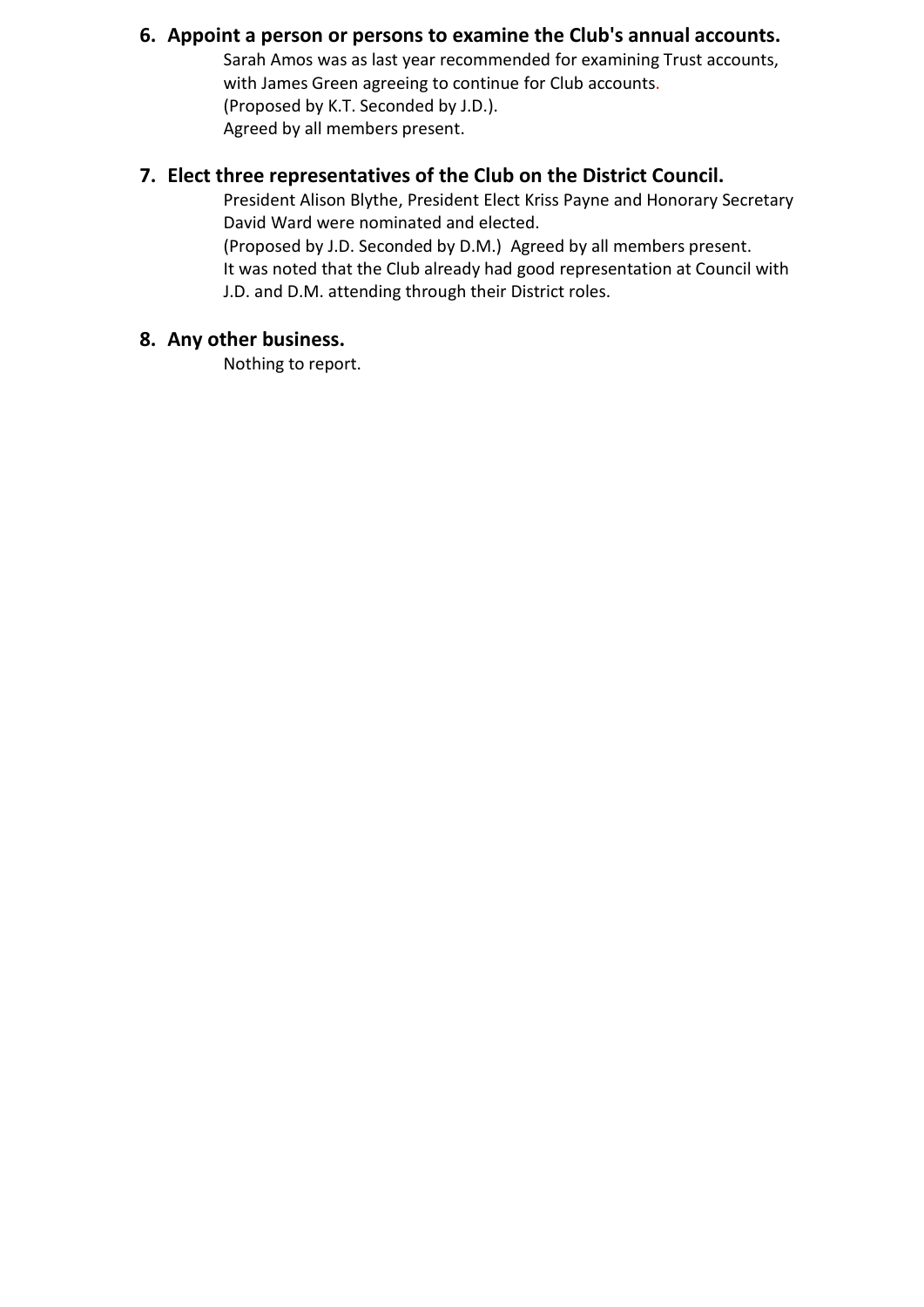# **Appendix 1**

## **AGM 2018 Reports from Council and Committees**

## **Presidents' Report -** *Adrienne Holland and Janet Shortland*

It has been an interesting and busy year for us both. We would like to think that we have shown that a Joint Presidency works and that it can be not only effective but also enjoyable – certainly for the Joint Presidents.

We have been well supported by the club members in this change from tradition; for which we are most grateful. Mostly, business appeared to occur as usual, with a mix of Speaker led, Fellowship and Business meetings – but no-one, including the two of us, knew who was likely to lead the meeting and members had to adapt to different styles. Thank you all for your good humoured forbearance.

Our fundraising started immediately into our Presidential year, with Adrienne doing Sponsored Steps to raise money for our nominated charities of Cancer Research and Home-Start. These were also supported through our Vintage and Classic car Rally; which was held in the Market Place for the first time. It was a great success and well worth all the hard work done by so many people. This is fast becoming a standing event for our club, getting better and bigger each year.

A good number of us attended CPR training, at which we learnt the basics of what action we should take when confronted with someone suffering a cardiac arrest. Since then, a number of us have attended further Heartwize training and now support John Dehnel and Richard Abbott in cascading the training to other clubs. This is most worthwhile and something about which our club should be very proud.

At the very end of Ian's year a group of us went to Durham for the weekend, where we stayed in a great hotel, enjoyed lovely weather, in a wonderful city, visiting really interesting places with excellent company. Many, many thanks to Bob for all his hard work arranging it and organising us all; it was very special. 13 members of our club then attended the District Conference at Llandudno. What a great weekend! The conference was good and the fellowship even better.

In October many of us enjoyed a social evening, supper and fun Beetle Drive with the other Rotary clubs of Melton at the Bowls Club. Everyone enjoyed the evening; notwithstanding one team clearly not understanding the rules!! We also provided a social opportunity for about 36 of our local elderly citizens, with afternoon tea at Burton Lazaars.

We are told that what we provide is always very much appreciated as the recipients enjoy the home made sandwiches, cakes and trifles – and the doggy bags with which they are provided.

The schools and families of Melton and nearby villages once again came up trumps with their generous donations of shoeboxes, despite a mix up in the dates and a rush for meeting the collection date. We are confident that our club will continue to support such a good cause and provide gifts for children over the world who have so very little.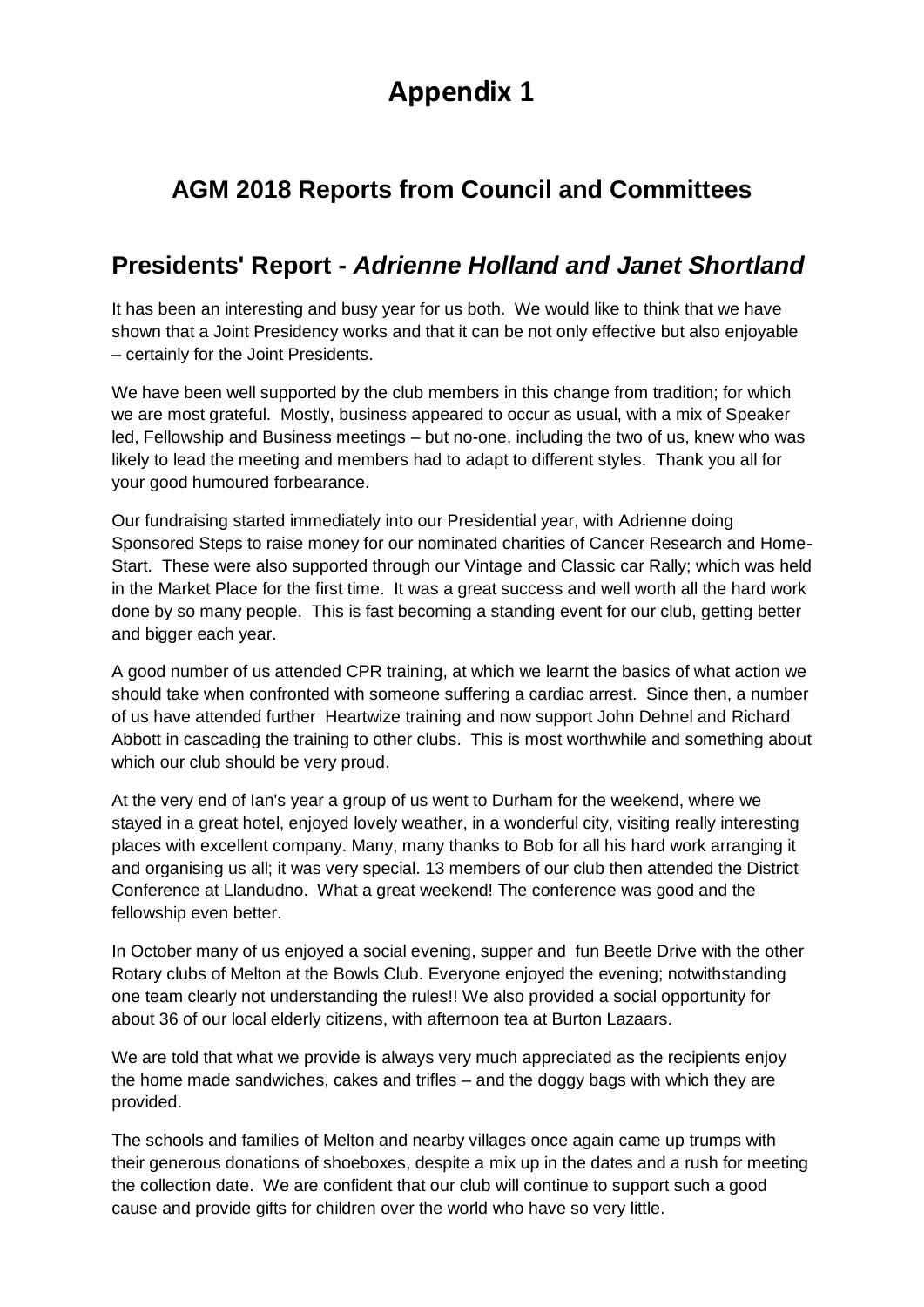It was such a shame that the weather meant that our Santa Fun Run had to be cancelled. This was a difficult and sad decision to have to make but Health and Safety was paramount. We have sent an order for calmer weather for the next Fun Run and hope for the highest number of runners to date. That same weekend we worked with other clubs in the town to collect for and distribute Christmas Parcels for the needy elderly. The parcels are always very much appreciated and must make a huge difference to some people's celebrations.

Our Christmas Party was very well attended and was a great night, with good food and lots of giggles. Some members displayed considerable talent in constructing towers from very fragile and wobbly materials....

Burns night was excellent, well supported and with delicious food, drink, entertainment and laughter. Many thanks to Ben, very ably supported by Bob, for another hugely enjoyable evening.

Charter Night was our  $90<sup>th</sup>$  and we were determined to make it a memorable event. We were very fortunate indeed that we were able to hold it in the wonderful, newly refurbished St Mary's Church. The catering was of a high standard, the service quick and efficient, the speeches short and the entertainment extremely good. We owe huge thanks to a whole host of people who helped make the evening special. The team work worked. Thank you to everyone who gave so very generously of their time both before and after the event, and to all who attended.

Still coming up are; the concert on April 22<sup>nd</sup> in St Mary's Church, to support our work in the Philippines; our Gourmet night at the College Restaurant on May 3rd for Foundation; the Quiz on May 25<sup>th</sup> at the British Legion, in aid of our Charities; the Bike Ride and BBQ at Rutland Water on June 3<sup>rd</sup> and a Family and Friends' BBQ, with live music at the wonderful setting of Janet's house on June 23<sup>rd</sup>. Also, in the next Presidential year, Tree Planting in conjunction with the other Rotary Clubs of Melton.

Our less successful ventures included being knocked out of the Minor Sports tournament in the first round; the planned First Aid evening having to be postponed because of lack of support; our planned joint project with the other Rotary clubs having to be postponed due to the illness of David Brown's sister and, of course, the Santa Fun Run.

Once again, many thanks to the members of the club who have supported us during what has been for us a tiring, hectic, enjoyable and fun year. Thank you for tolerating our mistakes, supporting us in our efforts and being encouraging to us both.

## **Club Service Committee -** *President Elect. Alison Blythe*

*Much of the work done by Club Service support that of the Presidents and is therefore reflected in their report.*

- The Classic and Vintage Care a great success.
- CPR training from Heartwize, led by a leading Heart surgeon. Thanks are due to Richard and John for their organisation, encouragement and support.
- The Ball that we were expecting to take place early Autumn did not happen for a variety of reasons. A huge thanks are due to the small team of our members who worked so hard with other Rotarians to organise this and must have been very disappointed when it had to be cancelled.
- Minor Sports provided the team with a great evening but we lost and went no further in the competition so had no opportunity to visit the far reaches of our district!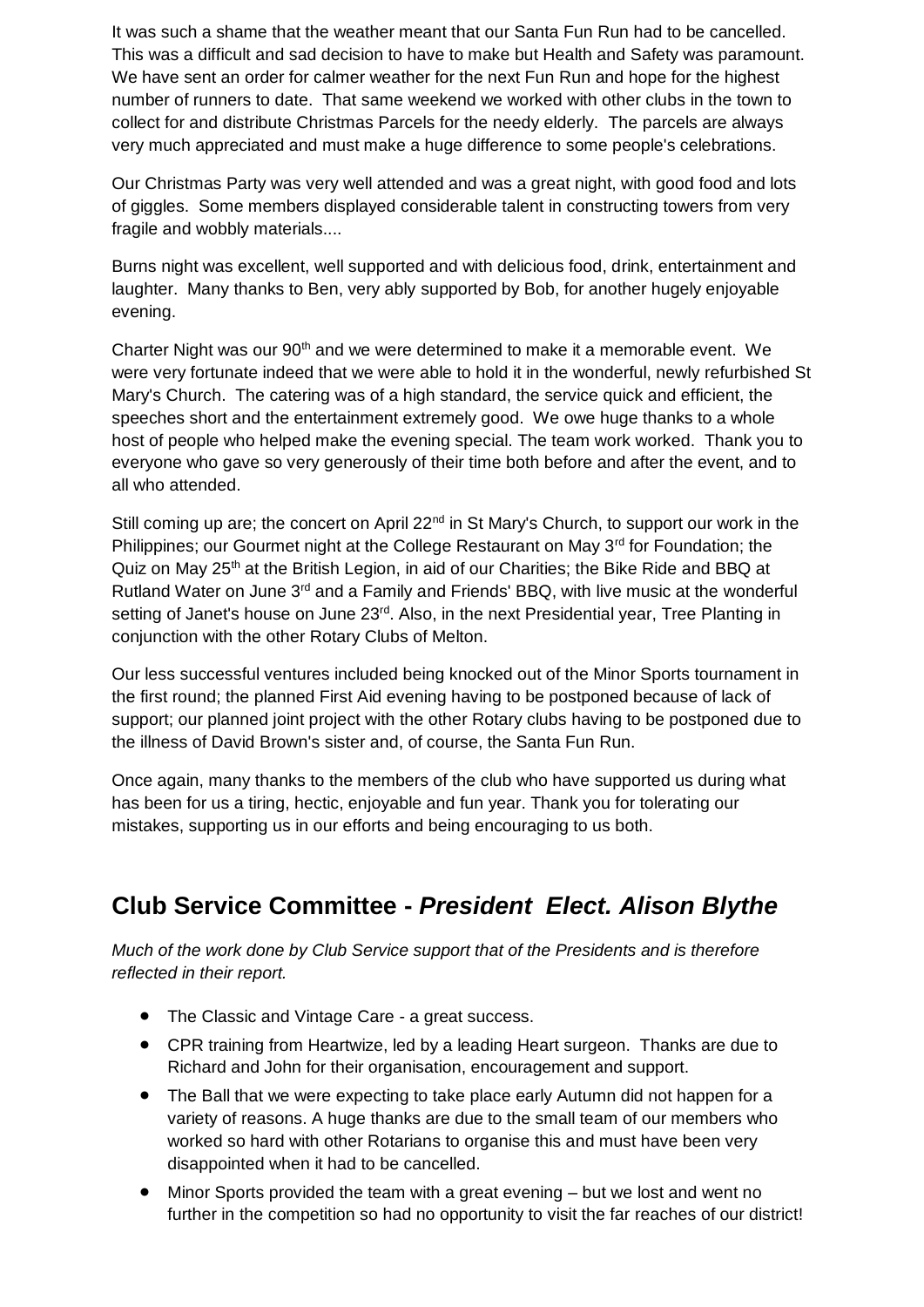- The old peoples' Contact group tea was extremely well received.
- Two of the committee supported the Santa Sleigh event organised and run by the Belvoir Club. Although there was no financial advantage to our club, it was good to be able to support another club in their, very successful, fund raising.
- Our Christmas Party was a lovely evening, with excellent food, company and atmosphere.
- Burns night was, once again, extremely successful and hugely enjoyable. Many thanks go to Ben for all the hard work that he puts into organising such a good event and to Bob for the unfailing support he provides.
- Our 90<sup>th</sup> Charter was deemed to be a huge success.

#### *Events to come;*

- On May 3, a Gourmet evening at the Rural Catering Centre, to raise funds for Foundation..
- $\bullet$  The Quiz Night will take place at the British Legion on May 25<sup>th</sup>.
- Despite the fact that Helen continues to take the lead, the Duck Race is now a whole club event. It will take place on Monday 28<sup>th</sup> May and we are hopeful that every member will sell tickets and come along on the day to support what is our main fund raising activity. It will take place on the river in Egerton park, and should attract more observers and stimulate more interest in the town.
- A Bike Ride and barbecue on June  $3<sup>rd</sup>$ , open to all members, families and friends.
- A barbecue with a live band providing music at Janet's house on June 23rd.

We have been disappointed that both the planned First Aid evening and an excellent weekend away have had to be cancelled due to lack of support.

## **Foundation -** *Alison L Blythe*

2017/18 has been a quieter year for Foundation – both from the point of view of fund raising, and for International works funded through grants – with the exception of John Dehnel's successful work liaising with Heartwise and the purchase of defibrillator and manikins.

For the second year running, I am disappointed that the Club is unlikely to be in a position to contribute the full recommended amount to the RI Foundation this year of \$100 per person.

We look forward to the Foundation Gourmet Lunch planned for the beginning of May which will help our support of our principal charity. It was suggested last year that Mr. Horn and Mrs. Blythe would further discuss the ways forward and I apologise that this has not been specifically done. Earlier discussions regarding various options of raising funds towards our contribution were not received well by members and therefore were not followed up. A big garden party is planned for early September and Foundation will be one of the charities supported through this event.

 The Club, as we all know, is fortunate in receiving many grants both at District Level and now International Level towards the projects that it supports at home and abroad. It seems only right that we should be in a position to make our contribution in turn.

Any donation can of course attract "gift aid" and in order to make less work for the Treasurer quarterly donations would be easier to manager.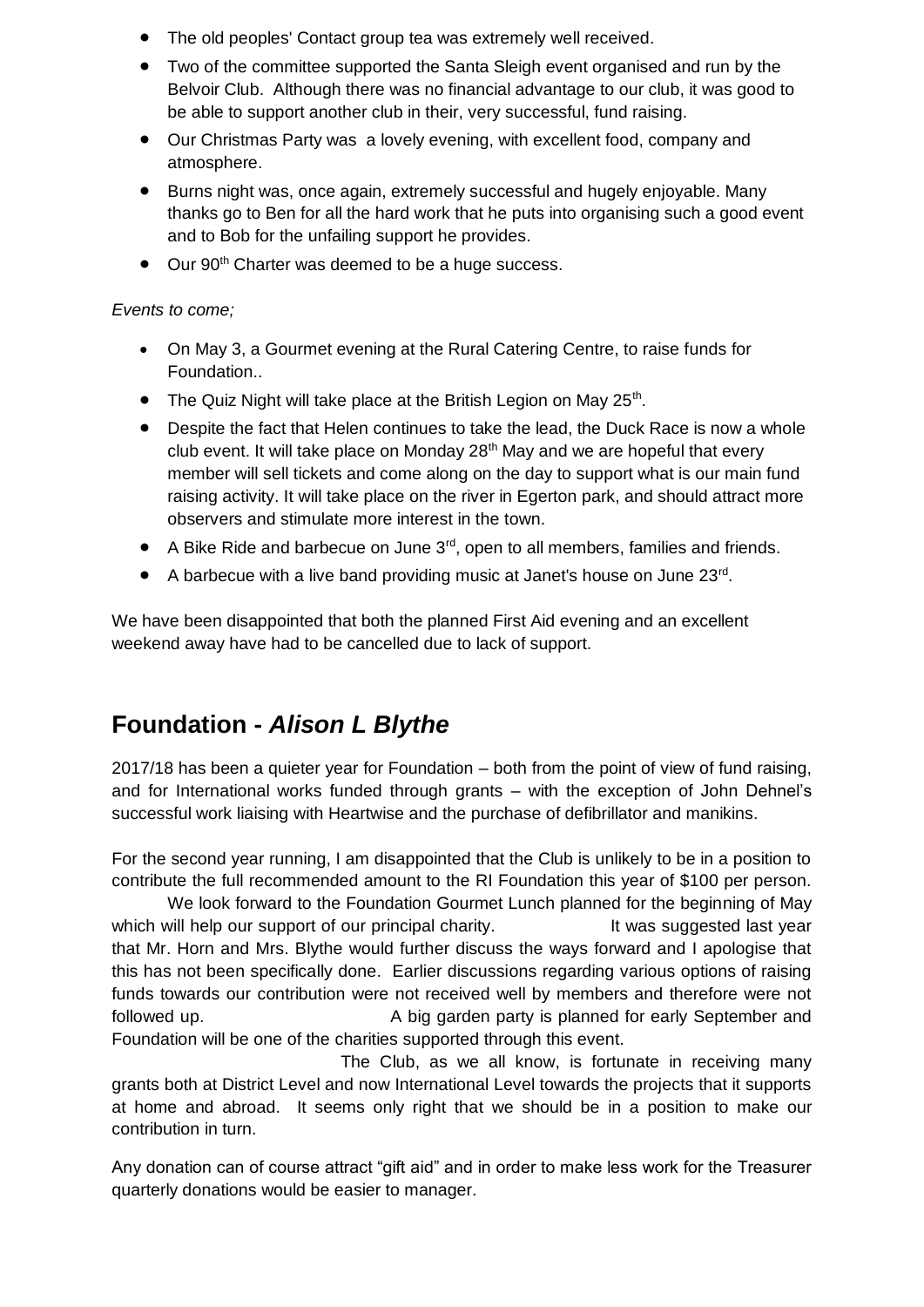## **International -** *Diana Osborne*

The Club has continued to support projects in Tacloban, Philippine Islands.

The Club continued to support the development of IT skills in schools in Tacloban, Philippine Islands by sponsoring the flight costs of two teachers to visit in the summer of 2017 with the aid of a District grant. This project also covered the sending of books and computer equipment. The committee has considered reports on projects to improve children's health and hygiene through the installation of toilets and water fountains in a school in the area of Tacloban to which people displaced by Typhoon Haiyan were relocated.

We have continued our support for the End Polio Now programme with funds raised from a lunch at Tresillian House and from sponsorship by the immediate past president for his slim. Foreign currency donations have been passed to District and its proceeds have been put to this programme.

The disaster in the Caribbean prompted support for Shelterbox and donations, including the sale proceeds from items in the redundant box, were secured, which will be sufficient to pay for four boxes.

Spectacles collections continued through the efforts of Joe Carrington and ink cartridge and mobile phone recycling has commenced.

President Elect Alison Blythe arranged for Uppingham School's Chamber Orchestra to perform in St Mary's Church on 22 April. The proceeds are to be used to support projects in the Philippines.

My thanks are due to the Committee and for all the members of the Club who have supported our international projects.

### **Membership Development & Retention -** *Ian Neale*

It has not been an easy year for membership, either the club, Satellite section, or the membership committee.

Following a year of rapid expansion, in both the club and satellite it has been a year of consolidation with regards to membership, we have lost Fiona Buckton due to health problems, Mike Kelsey has moved away and regrettably Michael Osborne felt that Rotary was no longer for him after many years of very active participation.

Michael resigned from the post of committee chairman during the year, and I took over, with the support of the joint presidents and the other committee members, it was not an easy time.

It has been good to welcome John Hodgson to the club and Ben and Charlie Dodge Williams to the Satellite section. A membership drive has been organised for Monday 30<sup>th</sup> April and all members have been asked to submit names. A few existing members will speak as to what Rotary means to them and there will be a chance for the visitors to ask questions.

I would like to thank Brian, Atul, and David M for their support along with Michael during the hand over.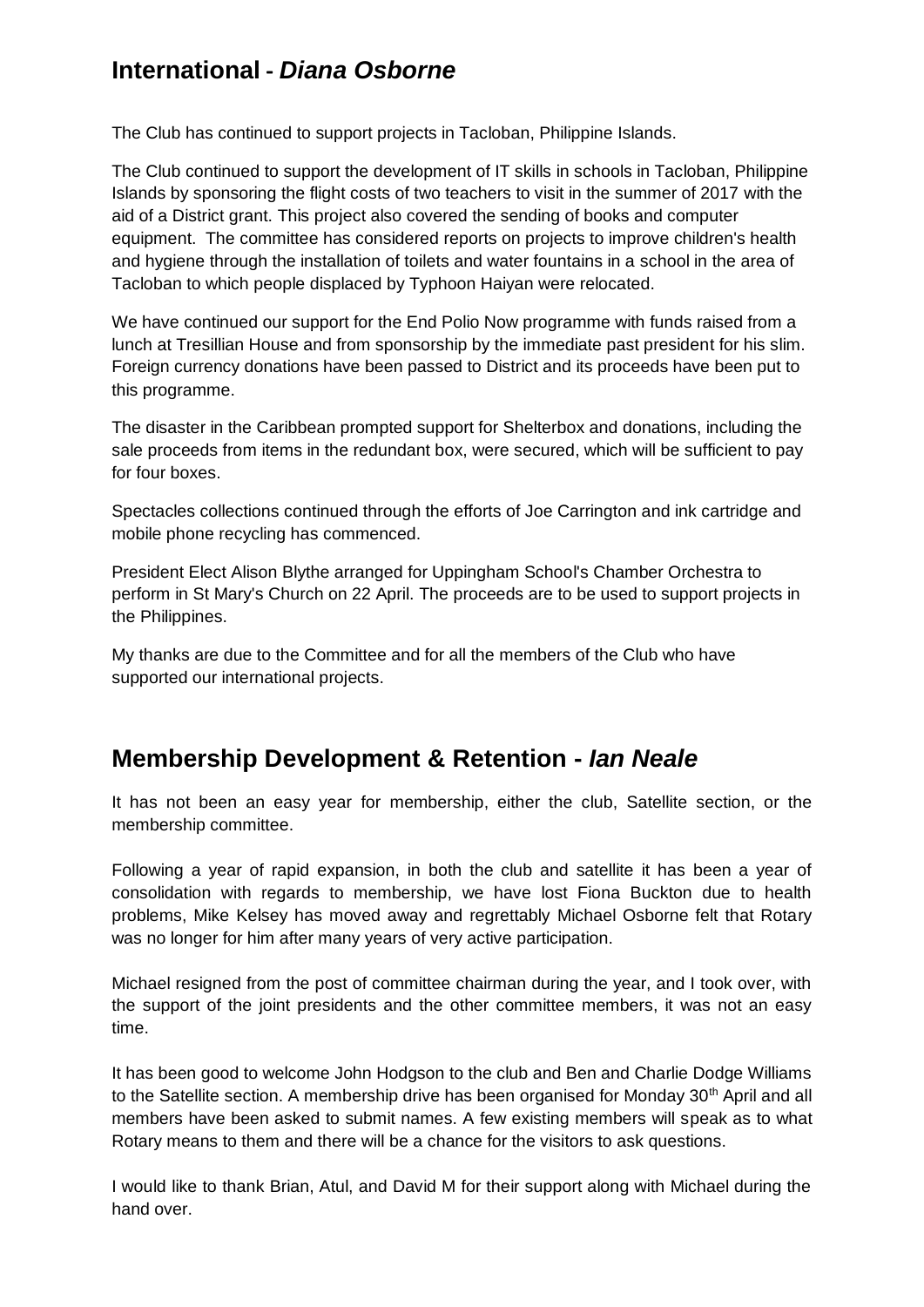## **Enterprise (Satellite) Group Report -** *Andrea Fifford*

The Enterprise group currently has 10 members, 7 of whom attend the majority of meetings. There are 3 others expressing interest who have begun to attend a few of the meetings with a view to joining in the near future.

Our membership has had a bumpy year with the decision by Paul, Andrea and Mark to leave; but we have now gelled together in a much more cohesive manner with a renewed, shared purpose and commitment. I am not sure if Colin has now ended his membership? We are optimistic that in the coming new year membership will increase again and strengthen further.

I am currently filling the position of acting Chair after Marks departure and hope a member will step forward to take up this post in the summer. Ruth is Secretary

We are very positive about the Business Forum meetings we are now hosting, we hope on a 3 monthly basis. Our latest one, which was on 12th April, was very successful. 24 local business people posted questions to a panel composing of the Chief Executive Edd De Coverley, Chief planning officer Sarah Legge and Shoulers Manager Simon Shouler. Concerns regarding the availability of commercial land and property in the town was discussed in a constructive and supportive manner and network connections were made.

Our next Forum is planned for Tuesday 10th July at 6.30 at Melton College. The speaker will be Rosie Smith, the East Midlands regional representative for the Bank of England and she will be discussing with attendee's the Outlook for the Economy.

The purpose of these Forums is to promote Rotary in the town, whilst supporting local entrepreneurship by serving local small businesses. We will promote the Bursary service we offer via these networks and seek to strengthen the links between local business network groups. This approach which Rotary Enterprise is adopting has been inspired by the example set by the original founders of Rotary 'A few business men coming together and developing trusting relationships in which to share ideas, support mutual beneficial development and provide encouragement and local support'.

We are keen to put in place the Charity Scarecrow event for Melton next year, which was presented as a suggestion for the clubs joint venture, and is now being planned and coordinated between Rotary Enterprise and the Aurora group.

Members support other Rotary events where we are able, by providing our time, and if applicable skills and support.

You are aware of our current financial balance. We have a steady small income from the Community Lottery fund and will be viewing afresh further fundraising opportunities for the forthcoming Year.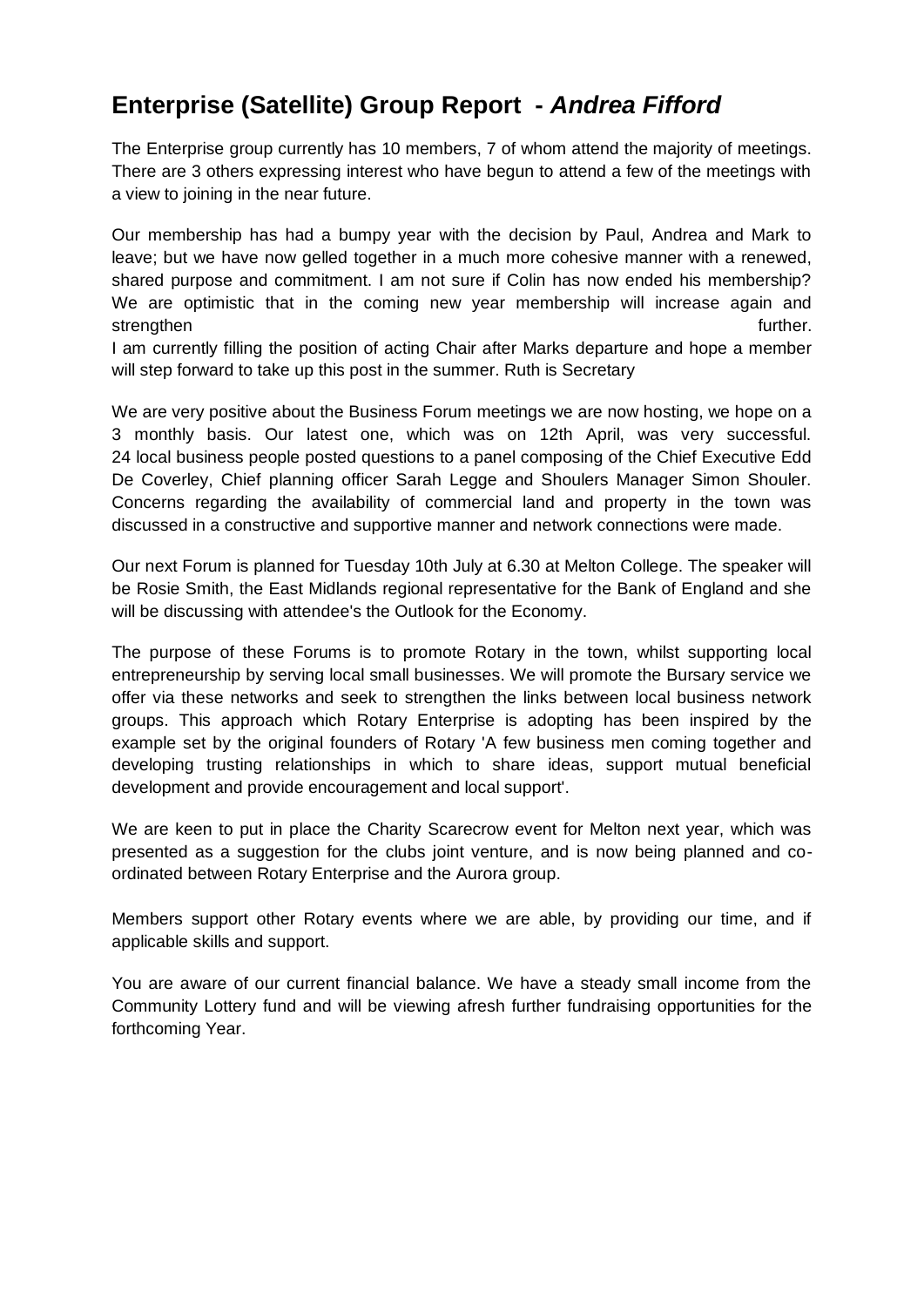## **Youth Services Report -** *Eric Hall*

Working with Melton Mowbray Belvoir with Melton Aurora supporting Interact, has enabled the joint Youth Committee to have another successful and rewarding year.

#### Competitions and Events

Changes to the educational systems and their inspection regimes appear to be reducing the level of interest, or possibly willingness, for some schools and academies to participate in Rotary competitions. Whilst disappointing from our perspective, the Youth Committee continues to examine whether and how we can adapt our relationship with these organisations to halt or at least reduce the downward trend. Young Musician is the main competition event where interest has reduced to virtually zero.

#### Rotary Stars

This award is aimed at recognising good citizenship in local Primary School children. It is pleasing to report that 10 schools will participate in this year's programme which finishes at the end of the Summer Term.

#### Rotary Youth Leadership Award (RYLA)

We continue to work with the local youth organisations to identifying and support candidates wishing to develop their leadership and technical skills. Potential candidates have been identified but these have not progressed into a candidate's firm commitment.

#### Young Chef

Stapleford Park, Jane Abbott, Jo Edwards, Linda Moore and Jenny Foreman continue to provide excellent support and knowledge for the event.

John Ferneley College has withdrawn from the event following the closure of its domestic science facility. However, Long Field Academy and The Priory Belvoir Academy continue to be keenly involved which enabled us to enter two students into the District Competition. They performed very well in the high standard and mixed age range field but were not selected to go forward to the Regional heat.

In recognition of the consistently high standard of work produced by Sophie Spokes, a pupil at Long Field Academy, she will be awarded the Melton Young Chef Shield for 2018. It is currently being engraved and will be presented in the coming weeks.

#### Youth Speaks

Another successful year. Three teams from Catmose College progressed from the local competition by qualifying for the Semi Final of the District Competition. Their skills were again recognised when they qualified for entry into the District Final which in turn enabled one Intermediate and one Senior team to progress to the Regional Final to be held on 21<sup>st</sup> April.

Catmose College has an impressive record of success across different disciplines in various Rotary competitions. In my mind, this should dispel the concern that academic achievement and participation in Rotary competitions are incompatible.

#### Young Musician

It is disappointing to report that the competition continues to follow the trend of a reducing level of interest. The sole applicant, a vocalist accompanying herself on the ukulele, progressed directly to the District semi-final but unfortunately, no further.

The committee is examining how interest might be revived but has yet to reach a conclusion.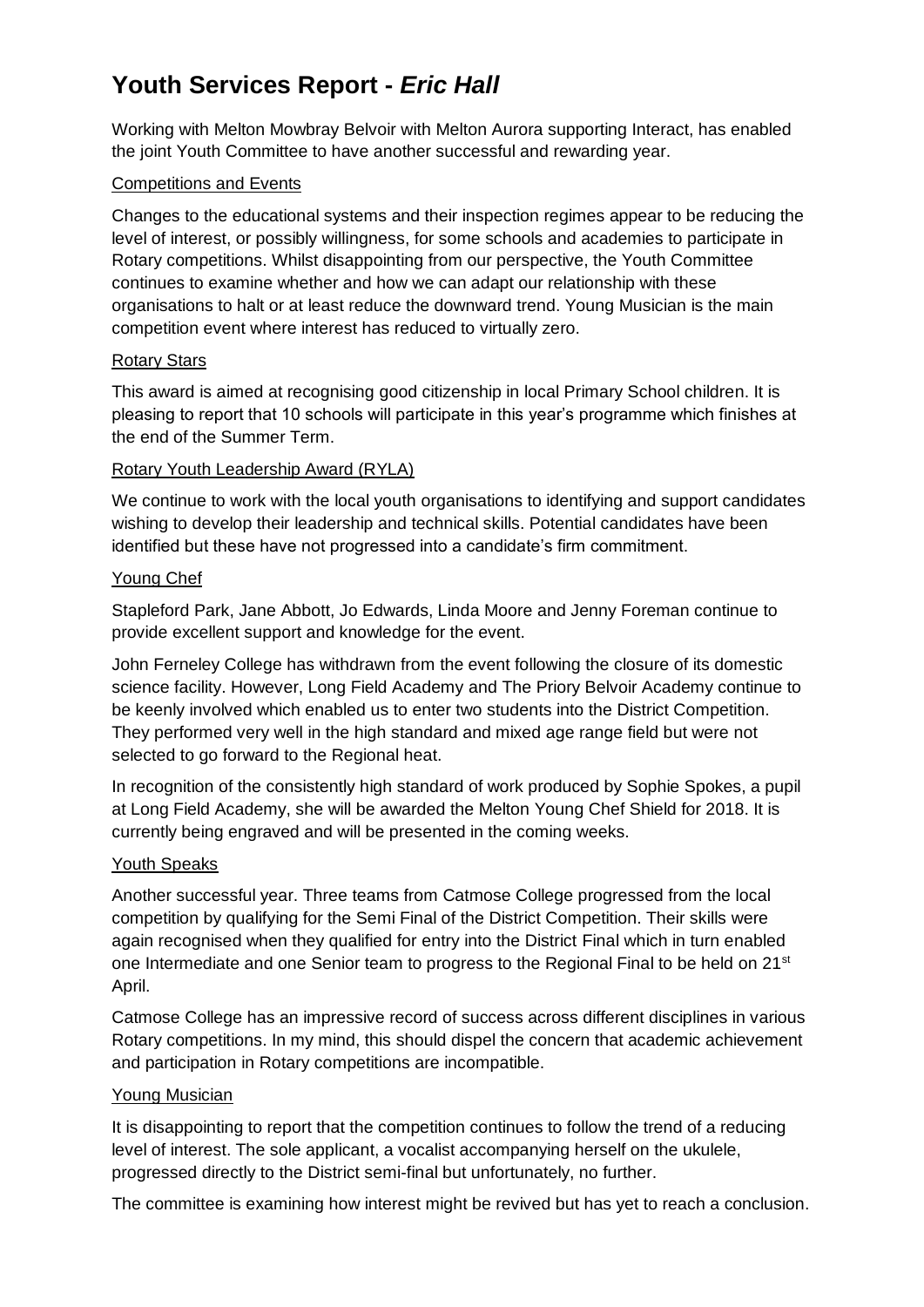Although not a participant in Young Musician, the club has successfully sponsored a local violinist to attend the International Music Camp in San Diego. Qualifying was a superb achievement on his part and encouraging for the Club but it does indicate that a lack of ability is probably not the reason for the poor take-up in the Young Musician Competition.

#### Young Designer

Arrangements are being made for the local heat to be held at MV16 with judges provided by Belvoir and our Club. David Wilson (MV16) kindly and ably undertakes the main coordinating and organisational role and we are most grateful for his help and guidance.

#### Young Artist

Now in its second year and lead by Mike Rowe, Mike's endeavours have been rewarded with a total of 14 entrants from Catmose College and Long Field Academe. The pieces are currently being judged but we can confirm the winners will qualify for entry into the District Competition.

#### Young Citizen

This is a new event for us and is presently being run as a local event. We are hopeful that it will progress to become a feeder for the District Competition.

#### Young Writer

Yet another event where we struggle to convert interest into participants. However, it is pleasing to report that we have received 12 poems in response to Rotary's initiative to mark the wedding of Prince Harry and Meghan Markle

#### **Interact**

See separate report from Diana Osborne.

As leader of the Youth Committee for the year, I am pleased to acknowledge and am most grateful for the help and support from the committee members and club.

After leading the Youth Committee for three years, I propose to stand down this year in order to provide the opportunity for another club member to broaden their experience in Rotary.

## **Report of the Interact Officer - Diana Osborne**

An Interact Club has continued to meet regularly at MV16. There have been approximately eight members who have supported the club.

They have organized fund raising activities to support Hope Against Cancer a local charity supporting cancer research.

Some members of the Club are raising funds to help with the cost of their trip to Sri Lanka.

A new Interact Club, supported by Melton Aurora, has been established at John Ferneley College.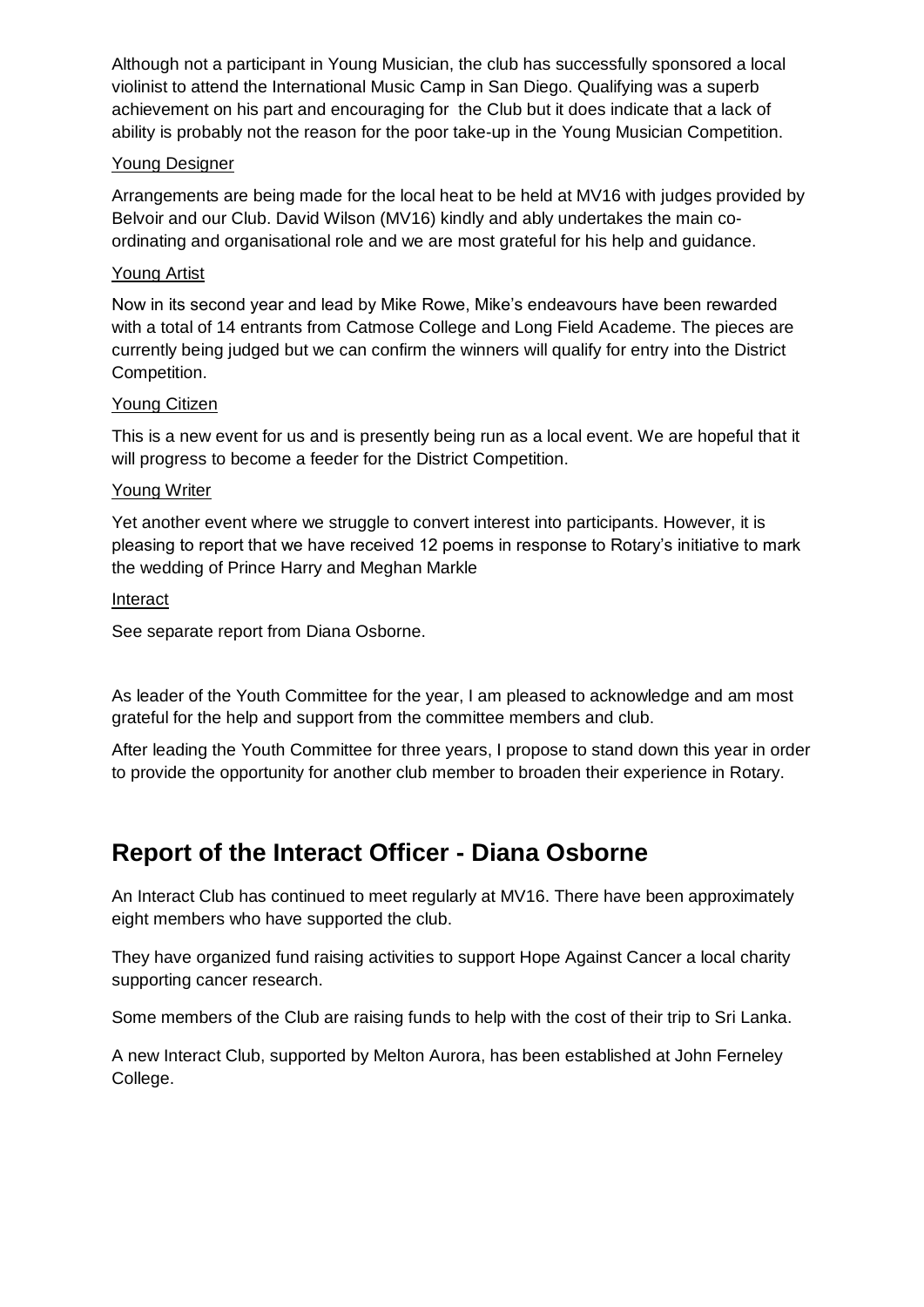## **Community Service Committee -** *Helen Bett*

Community has had another very busy and successful year. The committee and the whole club have been supportive of activities.

#### **Kids Out at Twin Lakes**

This year Birchwood School, for their own reasons, pulled out of the Twin Lakes visit in September. However following discussions with the school we have offered 3 x £500 for the school to use on visits they feel would be more appropriate. These may include a visit to the Space Centre, a visit to Warning Zone and a theatre visit. So far the school has not contacted us for this funding.

#### **Homemade Chutney**

£77 was raised by selling jars of 'Mrs Bett's Famous Apple Chutney' which was made using a delicious selection of apples donated by Janet Shortland.

### **Senior Citizens' Contact Tea Party**

This was again held at Burton Lazars village hall in October and was very well attended by approximately 40 elderly people and their drivers. They enjoyed sandwiches, trifle and cakes provided by the committee and Ladies in Rotary. It was a lovely event which was clearly enjoyed by the elderly and much food was also taken home in 'doggy bags'. Thanks to everyone who provided food, waited on tables and washed up afterwards. We had good publicity in the Melton Times, thanks to Graham's photos.

#### **Christmas Tree Festival**

'Rotary and Peace' was this year's theme and a beautiful tree (thanks Ian) was decorated with handmade clay doves with ribbon wings based on this year's Rotary logo, as well as some of our Rotary roundels. It was a good advert for the club and we had some appreciative comments. Thanks to Di and Margaret who helped to make the doves and to decorate the tree.

#### **Christmas Parcels**

Despite some misgivings amongst members about this community activity which we do together with Melton Belvoir Club, Lions and the Barnes Trust, the public continued to be very generous in their giving of food parcels. The Rotary Clubs were stationed at Sainsbury's with the Lions at Tesco. Thanks to everyone who gave time to collect food and also to sort, bag up and distribute parcels to the elderly around Melton.

#### **Christmas Party**

Kate made a Christmas cake which we raffled and pupils at Great Dalby School made a delightful card for us all to sign. We made £180 on these two activities.

#### **Duck Race**

Last year I said that we would have to put our creative minds to this activity and at that time we tried some different approaches with the market stall and the 'friends and family' sheets. This year we have gone further and actually changed date and location to make it relevant and accessible to local people. Easter was early and predictably the weather before and after has been particularly unpleasant, so members are probably very glad they did not have to freeze in the open air to sell duck numbers.